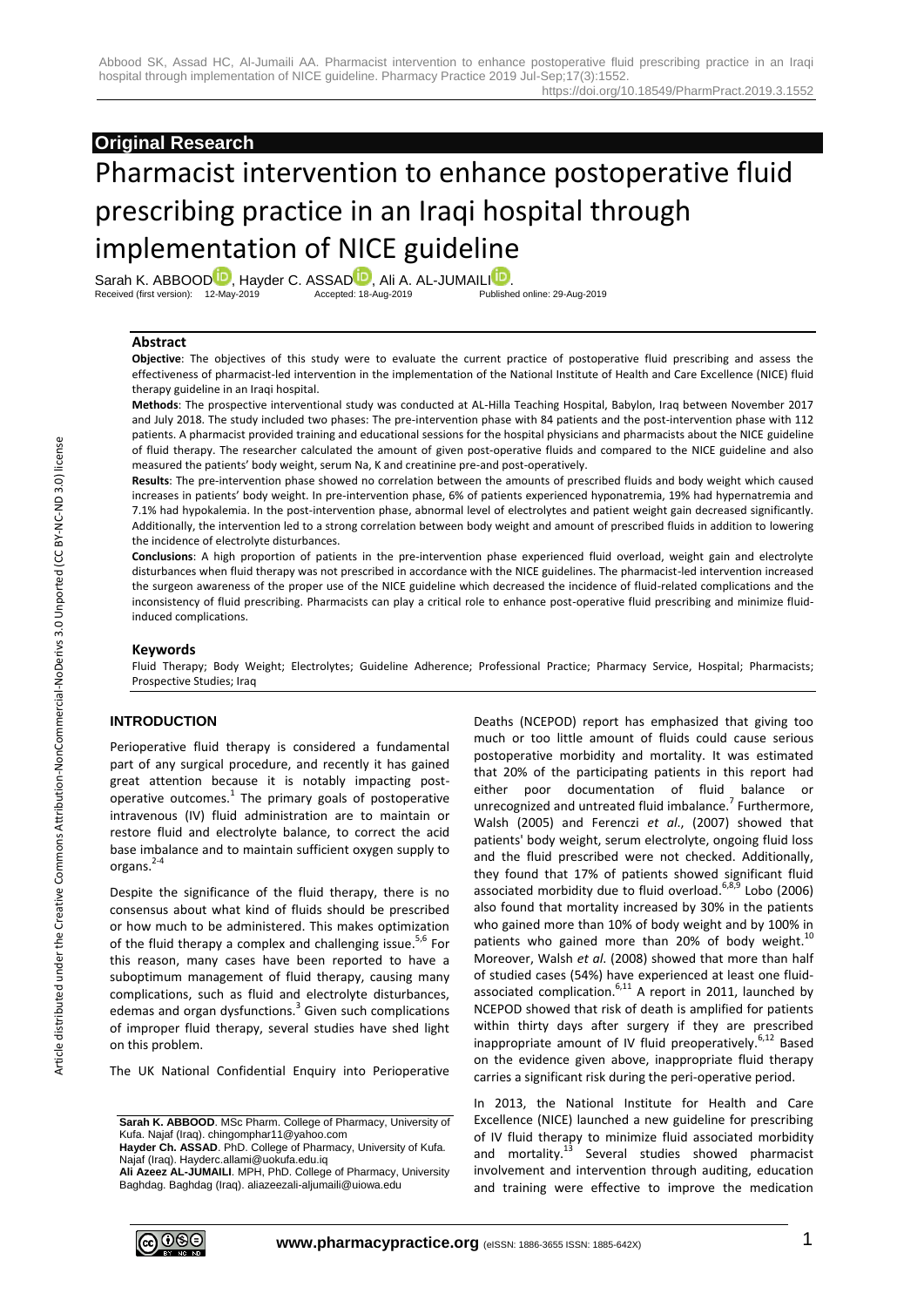prescribing practice and achieve better clinical outcomes.<sup>6,14</sup> Additionally, a review study in 2015 concluded that pharmacist intervention could improve IV fluid prescribing and enhance patient safety.<sup>6</sup> In the Middle East, there were limited data about this topic and postoperative fluid associated complications were overlooked. This study was designed to evaluate the current prescribing practice of IV fluid therapy in an Iraqi public hospital and to explore the pharmacist role in improving the prescribing practice of fluid therapy using the NICE guideline.

## **METHODS**

The prospective interventional study was conducted at the general surgery ward of AL-Hilla Teaching Hospital, Babel governorate, Iraq between November 2017 and July 2018. Patients who were admitted for elective surgeries in AL-Hilla teaching hospital and received IV fluid therapy for at least 48 hours were enrolled in this study.

The inclusion criteria were patients who were admitted to elective surgery in the general surgical ward of the hospital, received post-operative fluid therapy and did not have any pre-surgical fluid or electrolyte disturbances.

The patients were interviewed after obtaining their consent to collect their demographic information (age, gender, weight, height, date of admission, length of stay in the hospital, presence of disease), medical history, diagnosis and type of surgery. Then the patients were assessed to be included or excluded according to the study's inclusion criteria.

This study included three phases: Pre-intervention (control group), intervention and post-intervention. In the preintervention phase which lasted for two months, we reviewed patient records (control group) who received postoperative fluid therapy. The researcher pharmacist measured blood electrolyte levels and serum creatinine level of each participant in addition to recording their weight and received fluids. The pharmacist intervention phase lasted for a month and included pharmacist (researcher)-led training and educational sessions for the hospital surgeons about the NICE guideline of fluid therapy.

After the pharmacist-led intervention, we recruited other patients (post-intervention phase) who received postoperative fluid therapy. In summary, the preintervention (observation) phase lasted for two months; Intervention phase lasted for a month, while postintervention phase lasted for two months.

The pharmacist-led intervention included seminars and posters to increase surgeon awareness about fluid prescribing according to the NICE, 2013. The pharmacist recommendations were according to the NICE guideline to maintain the amount of fluid prescribed post-operatively within 25-30 ml/kg/day of water in day 1 and day 2.

Subsequently, the participating patients were sorted into three groups according to the volume of fluid administered: Those who were administered fluid within the guideline recommended dose (25-30 ml/kg/day or 1 ml/kg/hr), those who received greater than the recommended dose and those who received less fluid than the recommended dose.

Patient weight was measured using a standard electronic scale. The weight was taken two times: At zero time (before surgery) and postoperatively (after administrating intravenous fluid). The pre-operative measures were conducted on the day before surgery (12-24 hours) when patients came to do required pre-operative lab tests (Hb and virology tests). On the other hand, the post-operative measures were conducted a couple of hours before discharging patient home which usually occurred 48-72 after surgery. In general, patients kept receiving postoperative IV fluids until they eat solid food and/or have a bowel movement which is usually extended to the last day of their hospital stay. In other words, post-operative measures were conducted a few hours after completing last fluid bottle. The measurement of serum electrolytes was conducted by the researcher using a fully automated electrolyte analyzer.

This study was approved by the Ethics and Scientific Committee of Kufa University Faculty of Pharmacy and the Ethical and Scientific Committee at Babel Health **Directorate** 

| Table 1. The baseline demographic data and characters of patients.                                                          |                   |                   |                |  |
|-----------------------------------------------------------------------------------------------------------------------------|-------------------|-------------------|----------------|--|
|                                                                                                                             | Pre Intv. group   | Post Intv. group  | p-value        |  |
| Variable                                                                                                                    | $N = 84$          | $N = 112$         | between groups |  |
| Age                                                                                                                         | 36.78 (SD 1.65)   | 36.57 (SD 1.28)   | 0.922          |  |
| Gender                                                                                                                      |                   |                   | 0.480          |  |
| Male                                                                                                                        | 26 (31.0%)        | 40 (35.7%)        |                |  |
| Female                                                                                                                      | 58 (69.0%)        | 72 (64.3%)        |                |  |
| Weight                                                                                                                      | 65.78 (SD 1.53)   | 71.77 (SD 1.43)   | $0.005*$       |  |
| Height                                                                                                                      | 163.05 (SD 0.90)  | 164.13 (SD 0.59)  | 0.296          |  |
| Type of surgery                                                                                                             |                   |                   | 0.470          |  |
| Appendectomy                                                                                                                | 24 (28.6%)        | 20 (17.9%)        |                |  |
| Laparoscopic cholecystitis                                                                                                  | 25 (29.8%)        | 34 (30.4%)        |                |  |
| Hernia                                                                                                                      | 11 (13.1%)        | 14 (12.5%)        |                |  |
| Thyroidectomy                                                                                                               | 6(7.1%)           | 17 (15.2%)        |                |  |
| Intestinal and colonic surgery                                                                                              | 8(9.5%)           | 12 (10.7%)        |                |  |
| <b>GUT surgery</b>                                                                                                          | 7(8.3%)           | $9(8.0\%)$        |                |  |
| Others                                                                                                                      | 3(3.6%)           | 6(5.4%)           |                |  |
| Systolic BP                                                                                                                 | 124.47 (SEM 1.72) | 128.82 (SEM 1.52) | 0.061          |  |
| Diastolic BP                                                                                                                | 77.23 (SEM 0.93)  | 77.56 (SEM 0.89)  | 0.081          |  |
| <b>Pulse Rate</b>                                                                                                           | 90.69 (SEM 1.43)  | 87.13 (SEM 1.06)  | $0.043*$       |  |
| SEM=standard error mean. *Significant difference (p-value <0.05). Chi-square test was used for categorical variables, while |                   |                   |                |  |
| independent t-Test was used for continuous variables. GUT=genitourinary tract.                                              |                   |                   |                |  |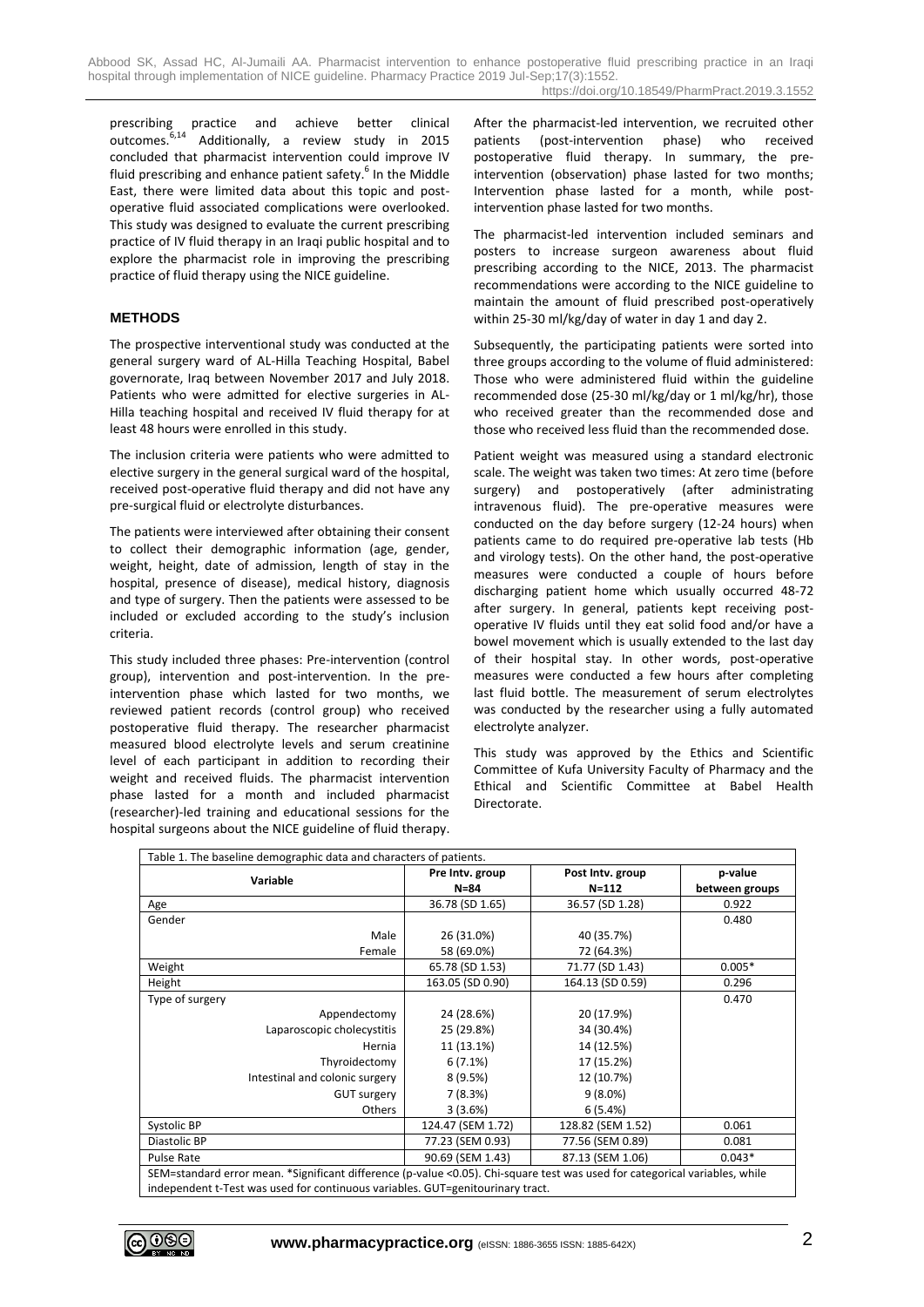| Parameter                                                    | <b>Below the range</b> | Within the range | Above the range | P-value   |
|--------------------------------------------------------------|------------------------|------------------|-----------------|-----------|
| Fluid therapy (Day1)                                         |                        |                  |                 | $0.0001*$ |
| Pre-intervention                                             | 8(9.5%)                | 24 (28.6%)       | 52 (61.9%)      |           |
| Post-intervention                                            | 22 (19.6%)             | 76 (67.9%)       | 14 (12.5%)      |           |
| Fluid therapy (Day 2)                                        |                        |                  |                 | $0.0001*$ |
| Pre-intervention                                             | 9(10.7%)               | 28 (33.3%)       | 47 (56.0%)      |           |
| Post-intervention                                            | 23 (20.5%)             | 75 (67.0%)       | 14 (12.5%)      |           |
| *significant according to chi-square test.                   |                        |                  |                 |           |
| The recommended range of routine maintenance is 25-30 ml/kg. |                        |                  |                 |           |

#### **Statistical analyses**

The SPSS version 23 (IBM, Chicago, IL) was used for data analyses. The descriptive data including frequencies, ranges, means, and percentages were measured. A p-value of less than 0.05 was considered statistically significant. A paired T-test was conducted to compare variables of each group before and after fluid therapy (within the same group). To compare variables in pre-interventional group with those of the post-intervention group, a Chi-square test was performed for categorical variables and an independent t-Test was used for continuous variables. Bivariate analysis using Pearson correlation coefficient was also used to measure the correlation between body weight and received fluid.

## **RESULTS**

During the pre-interventional phase, only 84 out of 108 patients met the inclusion criteria and were included in the analyses. In the post-interventional phase, only 112 out of 138 patients met the eligibility criteria and were included in the analyses. Due to pre-surgical electrolyte abnormalities, 21 patients (9 with hyponatremia, 11 with hypernatremia and one with hyperkalemia) were excluded in the preinterventional phase and 16 patients (4 with hyponatremia, 10 with hypernatremia and 2 with hyperkalemia) were excluded in the post-interventional phase. The baseline characteristics of patients and types of elective surgeries are shown in Table 1. Our study results showed during both phases pulse rate (PR) and BP significantly reduced postoperatively compared to pre-operatively.

The amount of the postoperative fluid given to the pre-

intervention group was significantly higher than the amount given to the post-intervention group (Table 2). More importantly, there was lack of correlation between the amount of fluid prescribed and the patients' body weight in the pre-intervention phase (Figure 1). However, in the post- intervention phase, there was positive correlation between body weight and the amount of fluid prescribed postoperatively (Figure 2).

On top of that, the current practice (pre-intervention) of fluid therapy showed that 61.9% and 56% of the patients during the first and second day respectively were given higher doses of the postoperative fluid than those recommended by the guideline. These prescribed fluids primarily relied on clinical judgment of the clinicians. Approximately third of patients had been prescribed fluid doses according to the guideline (25-30ml/kg). Additionally, 9.5% of patients in first day and 10.7% of patients in second day were given fluid doses below the guideline range (Table 2).

Interestingly, after the pharmacist-led intervention, the percent of patients who were prescribed postoperative fluid according to the guideline dramatically increased to 67.9% and 67% in the first and second day respectively. On the other hand, the proportion of patients who received fluid doses above the guideline range dramatically decreased to 12.5% in both postoperative days. However, the proportion of patients who received postoperative fluid less than the guideline recommended dose significantly increased to 19.6% in first day and to 20.5% in the second post-operative day (Table 2).

The current practice of fluid therapy during the preintervention phase caused significant (p<0.05) increases in



Figure 1. Correlation between body weight and amount of fluid prescribed in the pre intervention phase.

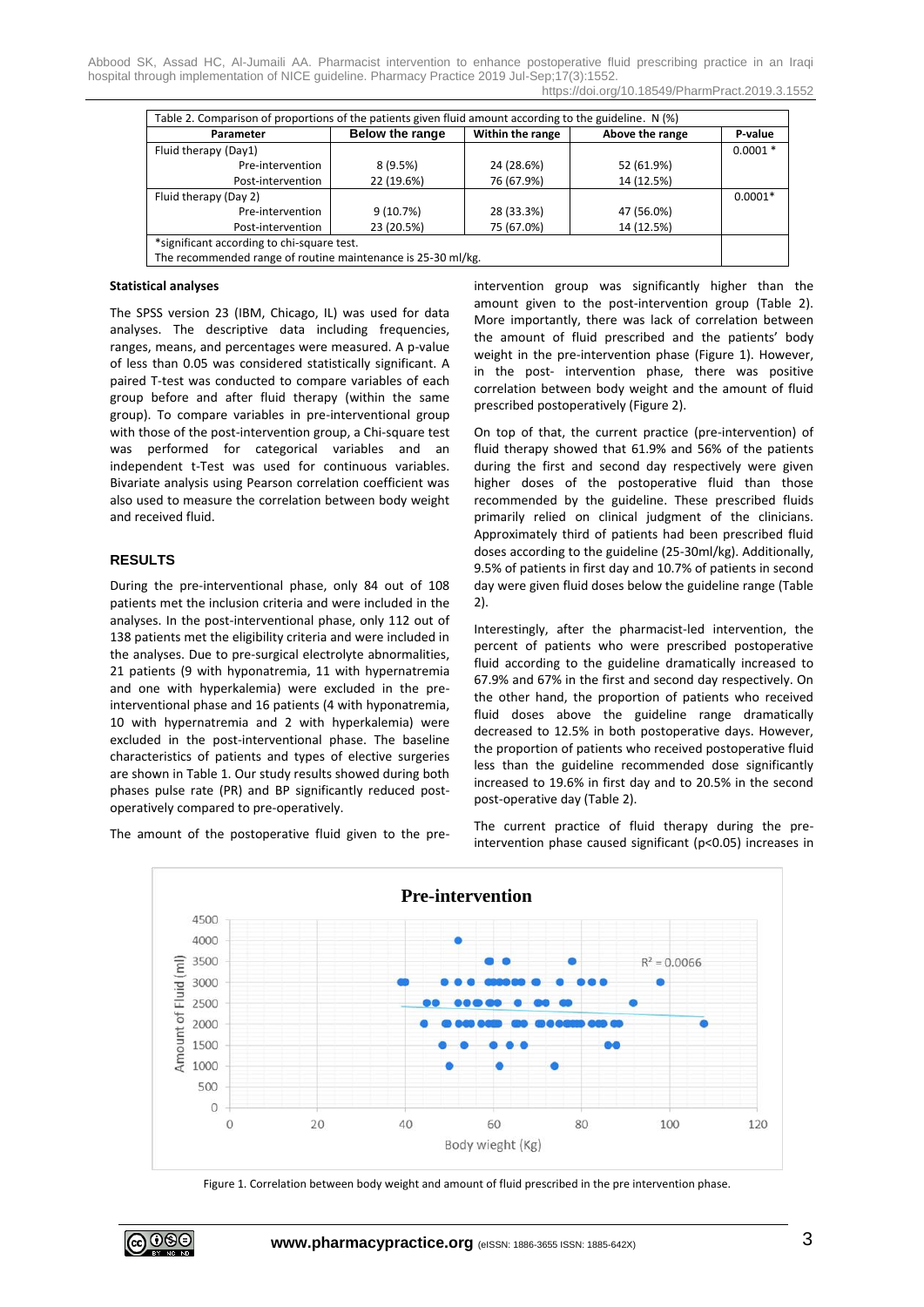

Figure 2. Correlation between body weight and amount of fluid prescribed in post-intervention phase.

patient body weight (average of 0.48 kilograms) after 2 days of fluid therapy compared to the baseline (before operation). On the other hand, in the post-intervention phase, there was no significant change in patient body weight compared to the baseline (Table 3).

In the pre-intervention phase, the surgeon prescribing practice of fluid therapy resulted in a large percentage of serum electrolyte abnormalities, including 19% of the patients experiencing hypernatremia and 6% of them having hyponatremia. In contrast, in the post-intervention phase, the incidence of electrolyte abnormalities significantly (p-value < 0.05) decreased to 7.1% for hypernatremia and 1.8% for hyponatremia (Table 4).

Regarding serum potassium, the pre-intervention prescribing practice caused several cases of hypokalemia (in 7.1% of the patients). In contrast, in the postintervention group, only 0.9 % of the patients experienced hypokalemia which was significantly (p<0.05) lower than the pre-intervention phase (Table 4).

According to paired sample T-test, there was a significant (P-value < 0.05) increase in post-operative serum creatinine levels compared to pre-operative levels during the preintervention phase. In contrast, pharmacist-led intervention caused a significant decrease in post-operative serum creatine levels compared to pre-operative levels during the post-intervention phase (Table 5).

The fluid prescribing practice of pre-intervention phase revealed that the most commonly used post-operative IV fluids in the first and second day were saline containing fluids. Glucose saline (0.18% G/S) was prescribed in 53% of cases, while normal saline (0.9% N/S) was prescribed in 23% of cases. In contrast, Ringer lactate was rarely written in prescriptions with 3% in the first day and 5% in the second day. However, in the post-intervention phase, ringer lactate and glucose water were the most prescribed fluids, while the prescribing of saline containing fluids (N/S and G/S) decreased significantly (p<0.05) (by 10-15%) (Figure 3).

## **DISCUSSION**

This study has not only focused on assessing the current prescribing practice, but has also showed how pharmacist educational intervention can enhance the prescribing and minimize post-operative fluid-associated complications.

The results of the pre-intervention phase showed the pattern of postoperative fluid prescribing was not consistent with the NICE guideline. The majority of patients were given higher doses of fluids compared to the amount recommended in the guideline. Furthermore, during the pre-intervention phase, there was no correlation between the prescribed amount of fluids and patients' body weight. This inappropriate prescribing pattern of the postoperative fluids has been reported in a previous study.<sup>6</sup> For instance, the data from a prospective audit in the UK showed that most patients receive an excess amount of the fluids and only few receive an insufficient amount of the fluids. Additionally, it found the volume of prescribed fluids is not correlated with preoperative body-weight.<sup>11</sup> Likewise, a multi-center observational audit found significant variability in the fluid prescribing pattern and that body weight was not considered in the fluid prescribing.<sup>4</sup>

More importantly, we found that the patients gained on average about 0.5 Kg of weight after two days of fluid therapy. A previous study in the UK reported a similar pattern of results when patients' weight notably increased due to perioperative extra-fluid volume. <sup>15</sup> Similarly, a blinded randomized trial found that body weight increased in patients receiving liberal fluid therapy.<sup>16</sup> Increases in the body weight due to excess amounts? of fluid directly associated with increased risk of morbidity and

| Table 3. Effect of fluid therapy on body weight in pre and post-intervention groups |                                                        |                                                          |  |
|-------------------------------------------------------------------------------------|--------------------------------------------------------|----------------------------------------------------------|--|
| Body Weight (Kg)                                                                    | Pre-intv. group (N=84)<br><b>Mean (Standard error)</b> | Post-intv. group (N=112)<br><b>Mean (Standard error)</b> |  |
| Before IV. therapy                                                                  | 65.77 (1.54)                                           | 71.68 (1.41)                                             |  |
| After IV. therapy                                                                   | 66.24 (1.54)                                           | 71.46 (1.44)                                             |  |
| Change in weight                                                                    | 0.48(0.072)                                            | $-0.22(0.2)$                                             |  |
| P-value within groups                                                               | 0.0001                                                 | 0.120                                                    |  |
| Data expressed in mean ± standard error mean and analyzed using paired T-test       |                                                        |                                                          |  |

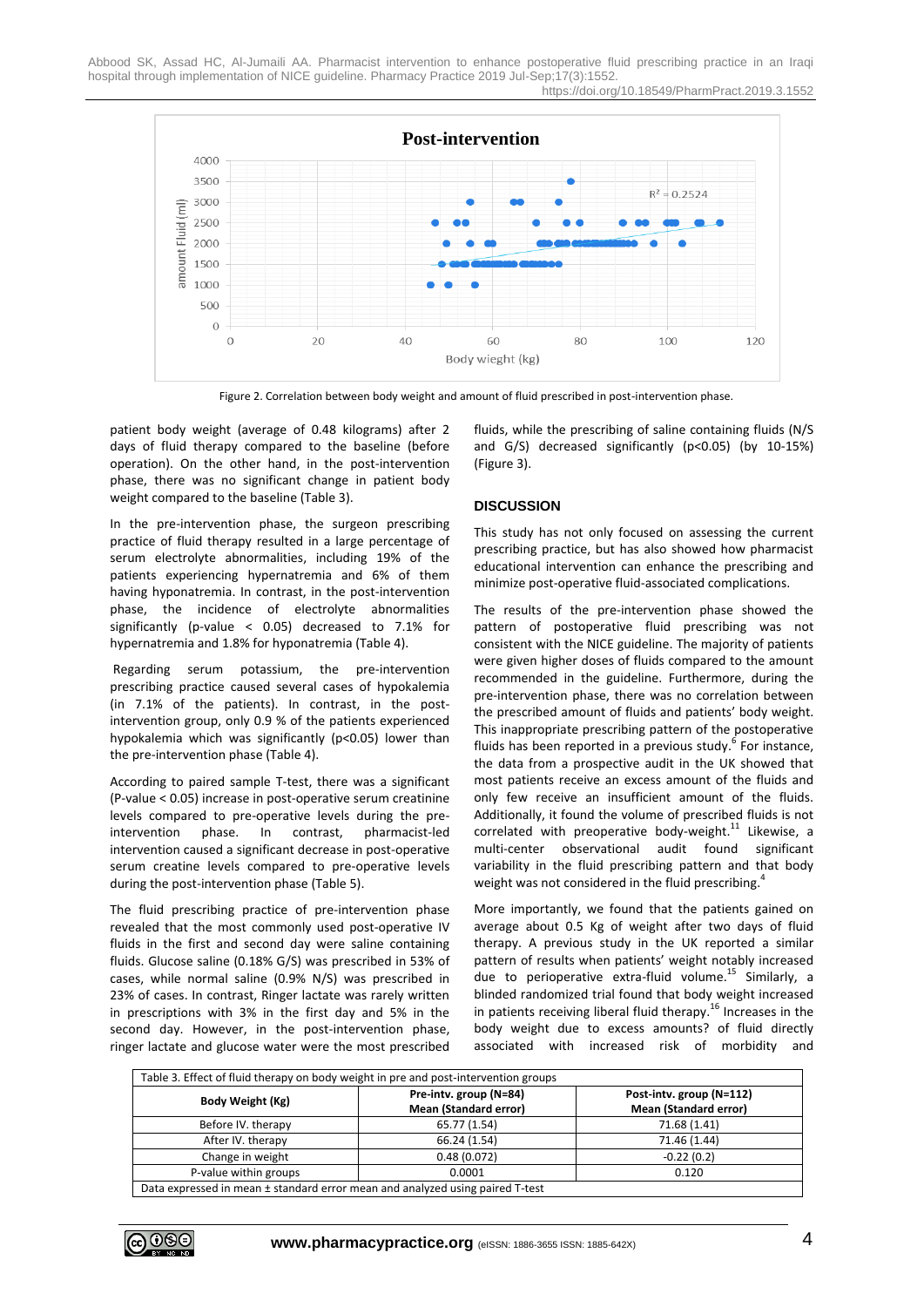| parameter                                                                                                                 | Normal<br>Below normal (hypo.) |            | Above normal (hyper.) |  |
|---------------------------------------------------------------------------------------------------------------------------|--------------------------------|------------|-----------------------|--|
| Sodium                                                                                                                    |                                |            |                       |  |
| Pre-intervention                                                                                                          | 63 (75%)                       | $5(6.0\%)$ | 16 (19%)              |  |
| Post-intervention                                                                                                         | 102 (91.1%)                    | 2(1.8%)    | $8(7.1\%)$            |  |
| p-value                                                                                                                   | $0.009*$                       | $0.009*$   | $0.004*$              |  |
| Potassium                                                                                                                 |                                |            |                       |  |
| Pre-intervention                                                                                                          | 78 (92.9%)                     | $6(7.1\%)$ | $0(0\%)$              |  |
| Post-intervention                                                                                                         | 110 (98.2%)                    | $1(0.9\%)$ | $1(0.9\%)$            |  |
| p-value                                                                                                                   | $0.046*$                       | $0.033*$   | 0.184                 |  |
| Data were analyzed using chi-square test. Unites are frequency (N) and percent (%).                                       |                                |            |                       |  |
| Electrolyte abnormalities (disturbances) include hypernatremia, hyponatremia, hyperkalemia and hypokalemia. Hypernatremia |                                |            |                       |  |

mortality.<sup>16,17</sup> Previous studies reported that mortality increased by 30% to 100% in the patients who gained more than 10% or 20% of their body weight respectively.<sup>16,17</sup>

serum potassium is ≥ 5.5 mmol/l ; Hypokalemia occurs when potassium level is < 3 mmol/l.

On top of that, the disturbances in the electrolyte levels were other complications during the pre-intervention phase due to improper prescribing of fluid electrolytes, namely sodium and potassium. The lack of potassium administration into postoperative fluids was noticed in almost all the participating cases. Accordingly, the patients' serum potassium level remarkably decreased after two days of fluid therapy compared to the baseline level. Consequently, about 7.1% of the patients developed hypokalemia mainly because of lack of prescribing potassium. Although the mean of serum sodium level did not change significantly after two days of fluid therapy, electrolyte abnormalities were reported in some patients. Nineteen percent of the participants experienced high serum sodium and 6% of them developed hyponatremia. These results were comparable with previous study findings which showed inappropriate fluid and electrolyte prescribing practices particularly ordering excess of fluids and sodium but subtherapeutic doses of potassium (8). Similarly, a previous prospective audit of the perioperative fluid management of 106 patients found more than half of the patients developed fluid and electrolyte related complications including 27 hypokalaemia, 17 hyponatraemia, 4 hypernatremia, 3 hyperkalaemia, 13 new dysrhythmia and 19 cases of fluid overload.<sup>11</sup>

It is worthy to mention that prescribing a higher volume of fluid, excess of sodium and suboptimal potassium doses in each postoperative day are associated with morbidity and mortality and prolong hospital stay time.<sup>4,18</sup> In the current study, two-thirds of the prescribed fluids were salinecontaining solutions, and this might explain why the majority of patients received excess sodium and 19% of patients developed hypernatremia. Similarly, a previous study demonstrated that about one-quarter of surgeons prescribed more than four pints of 0.9% saline per day.<sup>19</sup> The traditional use of 0.9% saline in the majority of postoperative patients has been also reported by a study

including two-year prospective audits. <sup>20</sup> This trend of high prescribing rate of 0.9% saline is associated with acid-base imbalance and electrolyte disturbances.<sup>21</sup> **These** disturbances could adversely affect patient's organ function and post-operative outcomes.<sup>10</sup>

The main reason behind these findings of inappropriate prescribing practices of fluid therapy is that firstly senior physicians may not pay as much attention to fluids as they do to other medicines. Physicians may think fluids do not cause as serious adverse effects as medications do. Secondly, the senior physicians delegate fluid prescribing to junior physicians. Korean and British studies confirmed that several errors in management of fluid and electrolyte therapy are due to inadequate knowledge and training of junior teams.<sup>22-24</sup> Principally, appropriate fluid prescribing necessitates complete understanding the physiology of fluid and electrolyte hemostasis as well as the composition and properties of each type of intravenous fluid. Therefore, there is urgent need for education and training of medical staff about these fundamentals and requirements for prescribing fluid therapy.<sup>6,24</sup>

The present study assessed the impact of pharmacist intervention on fluid prescribing practices by improving the knowledge and understanding of principles of fluid therapy and the guideline. Thus, the researcher pharmacist presented lectures to physicians about the prescribing guideline of fluid therapy, and electrolyte physiology as well as properties and composition of fluid types. On top of that, we also provided detailed explanation about the NICE guideline of postoperative IV fluid therapy. Several studies presented the importance of clinical pharmacists as key members of the medical multidisciplinary team that could improve prescribing practices of IV fluid therapy by providing training and educational programs to other healthcare practitioners as well as reviewing fluid prescriptions. 6,14

After the intervention program, we found significant improvement in prescribing patterns of fluid therapy as reflected by amount of fluid prescribed according to the

|                         |                         | N   | Mean  | SD    | Difference mean | P-value  |
|-------------------------|-------------------------|-----|-------|-------|-----------------|----------|
| Pre-intervention phase  |                         |     |       |       |                 | $0.000*$ |
|                         | Pre-operative blood Cr  | 105 | 0.587 | 0.181 | 0.037           |          |
|                         | Post-operative blood Cr | 105 | 0.625 | 0.255 |                 |          |
| Post-intervention phase |                         |     |       |       |                 | $0.000*$ |
|                         | Pre-operative blood Cr  | 112 | 0.671 | 0.177 | $-0.02$         |          |
|                         | Post-operative blood Cr | 112 | 0.65  | 0.166 |                 |          |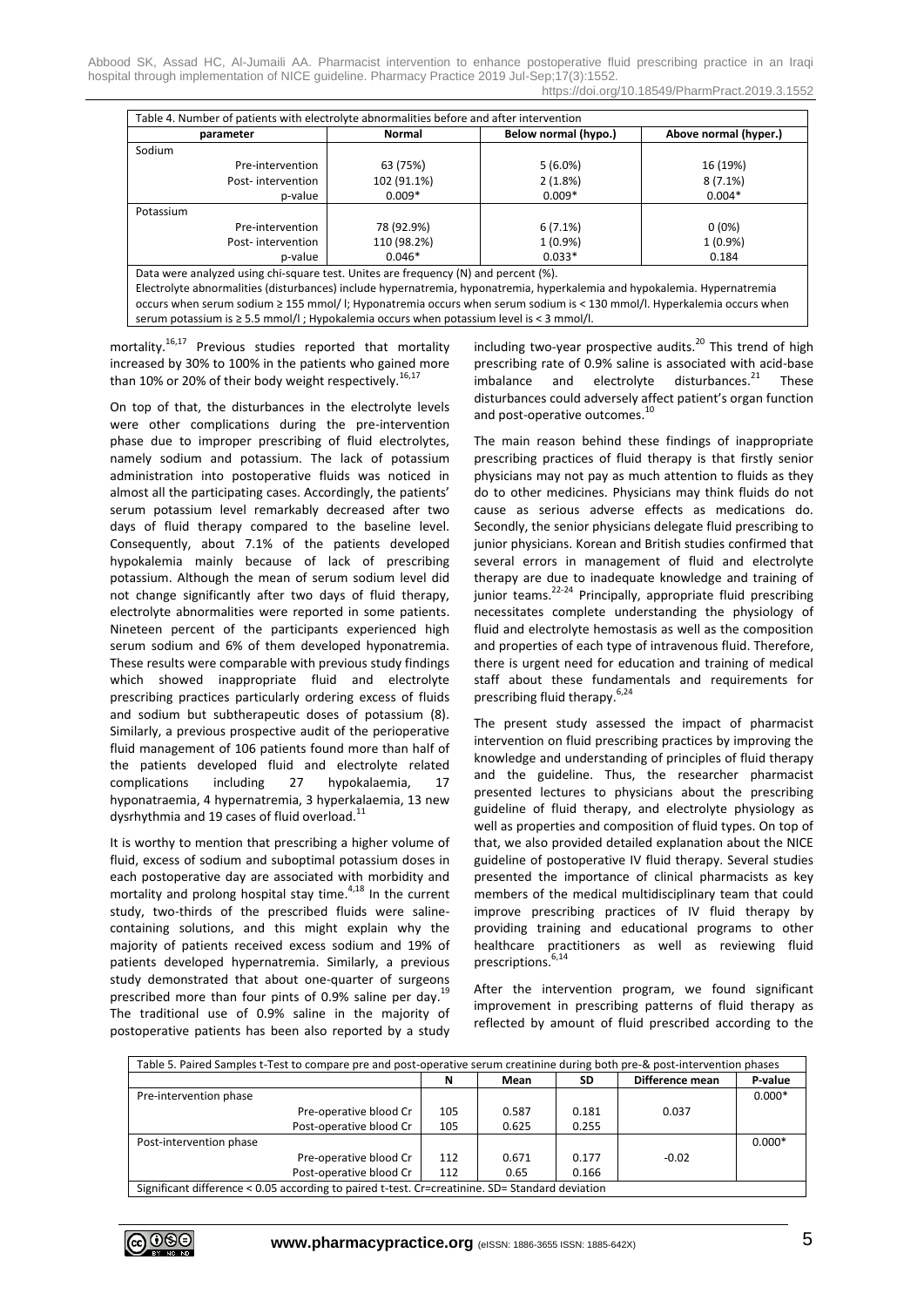

Figure 3. Types of fluids administered during the pre-intervention (control) and post-intervention phase.

recommended range of the guideline. We noted about 67% of patients received fluid doses according to the guideline (Table 2), which was remarkably higher than the percent reported in pre-intervention group (28.6-33.3%). Interestingly, the amount of fluid prescribed was significantly lower in the post-intervention group compared to the pre-intervention group (Table 2). This may be because physicians were overcautious about overloading patients following the intervention. Besides that, the prescribed volume of fluids showed a strong correlation with patients' body weight (Figure 2). This finding reflected the effectiveness of the pharmacist-led intervention program through convincing the prescribers to consider patient body weight in prescribing fluid therapy. Additionally, in the post-interventional group, body weight notably did not change after fluid therapy compared to preoperative weight. This might attribute to prescribed IV fluids based on body weight according to the NICE guideline.

More importantly, the incidence of electrolyte abnormalities was significantly lower after intervention compared to those in the pre-intervention group as reflected by lower percent of hypernatremia, hyponatremia and hypokalemia (Table 4). Reduction in electrolyte disturbance means minimizing potential serious adverse effects including heart and brain problems. This reduction in the incidence of electrolyte abnormalities is mainly attributed to the improvement in prescribing practice of fluids and electrolytes. In addition to reduction in electrolyte disturbances and weight gain, the intervention helped to lower post-operative serum creatinine level. However, the reduction in creatine level may be not clinically significant. All these positive influences of the intervention may improve patient clinical outcomes after minimizing fluid-induced adverse effects.

Additionally, pharmacist-led intervention led to reductions? in use of 0.9% saline solution. This reduction in use of 0.9% saline and favoring use of balance crystalloid solutions (ringer lactate and glucose water 5%) in surgical wards? is also noted after an educational program in teaching

hospitals in the UK.<sup>20</sup> A previous pilot study involved replacing 0.9% saline with balanced crystalloid through educational programs for nurses and junior doctors in order to achieve appropriate fluid prescription.<sup>25</sup> Balanced fluids including Hartmann's solution are considered more physiological and safer solutions. Hence, they are preferred for perioperative fluid.<sup>26,27</sup> On top of that, the use of ringer lactate over saline is recommended by British guidelines? (26). Interestingly, the reduction in prescribed volume of fluids and shifting from saline-containing fluids to balanced solutions for postoperative patients is associated with better outcomes reflected by less fluid overload and edema, quicker bowel movement and less hospital stay time. <sup>20</sup> Furthermore, recent randomized trials showed that the use of balanced crystalloid resulted in fewer mortality cases compared to saline in critically ill patients.<sup>28,29</sup> Importantly, following the intervention, we demonstrated a trend of increasing the use of D5W alongside with ringer solutions which provided the largest amount of free water which might explain the considerable reduction in the incidence of hypernatremia in post-intervention group. In summary, the pharmacist-led intervention enhanced fluid prescribing practice which minimized the increase in body weight, electrolyte disturbances, and fluid overload.

The analyses of vital signs were not included in the study results because PR and BP may be affected (reduced) by anesthesia medications and may not reflect patient fluid volume. The study strength was the researcher had no obligatory impact on physician decision, but the collaboration was totally optional.

This study had a number of limitations. The study included a relatively small number of patients and was conducted in one hospital. However, it is a typical example of Iraqi general public hospitals. Number of participants before and after the pharmacist-led intervention was not equal. Although we measured vital signs (PR and BP), we did not include the analyses of vital signs in the study results. Finally, the study was neither randomized nor blinded.

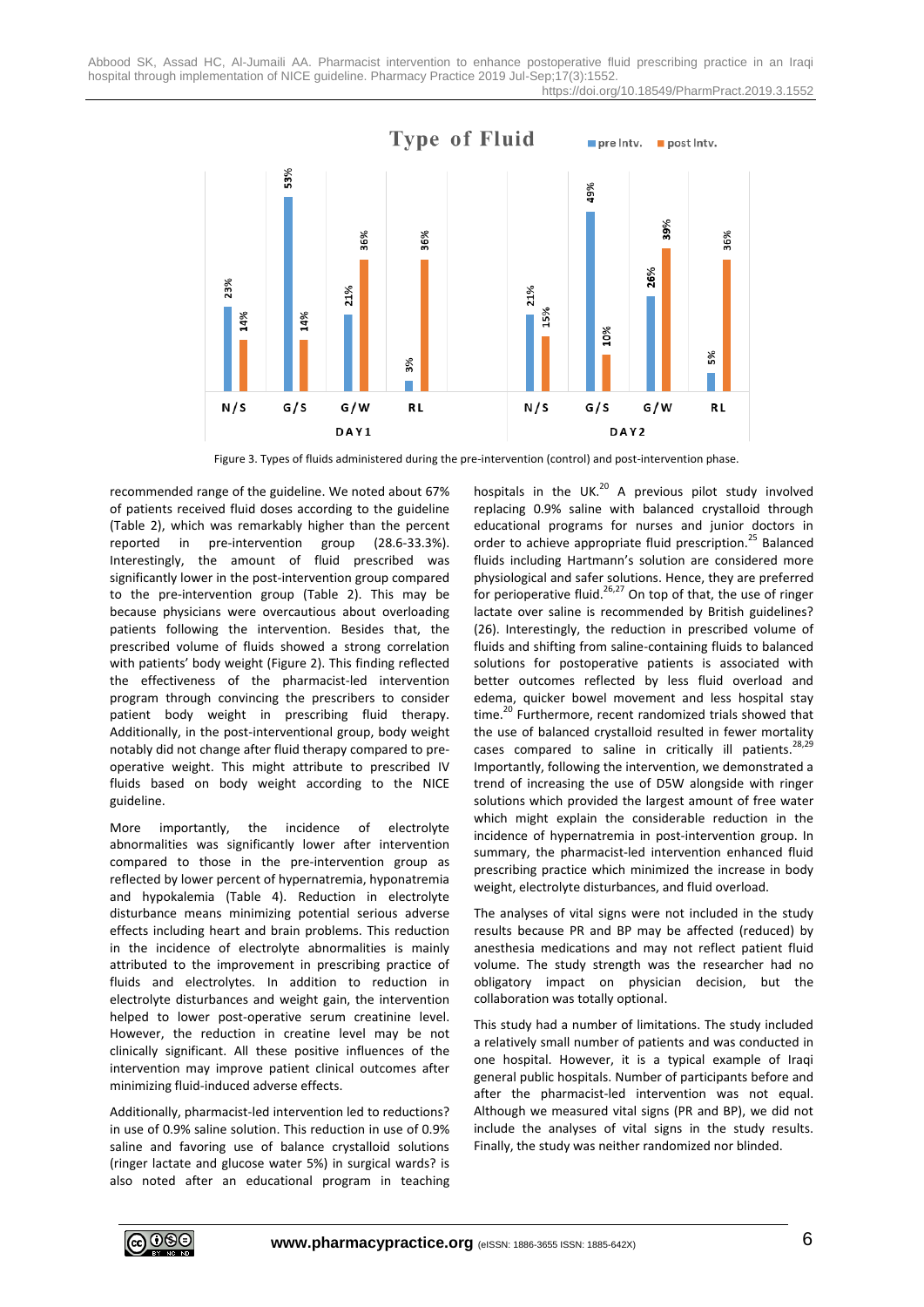#### **CONCLUSIONS**

The current practice of postoperative fluid prescribing in the Iraqi hospitals showed variability and suboptimal practice which resulted in fluid-associated complications such as fluid overload and increase incidence of iatrogenicinduced electrolyte abnormalities. The pharmacist-led intervention to implement the NICE guideline of fluid therapy was effective in improving prescribing practice by increasing consistency with the guideline in amount of fluid prescribed and decreasing the incidence of fluid associated complications including fluid overload, increased creatinine levels and electrolyte disturbances. It is essential that healthcare authorities implement a universal fluid prescribing guideline in Iraqi hospitals to minimize

variability in prescribing practices and reduce fluid associated complications.

#### **ACKNOWLEDGEMENTS**

The authors would like to thank AL-Hilla Teaching Hospital team for their cooperation to accomplish this study.

## **CONFLICT OF INTEREST**

The authors declare no conflict of interest.

#### **FUNDING**

None.

## **References**

- 1. Srinivasa S, Taylor MHG, Singh PP, Lemanu DP, MacCormick AD, Hill AG. Goal-directed fluid therapy in major elective rectal surgery. Int J Surg. 2014;12(12):1467-1472.<https://doi.org/10.1016/j.ijsu.2014.11.010>
- 2. Sansom LT, Duggleby L. Intravenous fluid prescribing: Improving prescribing practices and documentation in line with NICE CG174 guidance. BMJ Qual Improv Rep. 2014;3(1):u205899.w2409. <https://doi.org/10.1136%2Fbmjquality.u205899.w2409>
- 3. Crawford A, Harris H. I.V. fluids What nurses need to know. Nursing. 2011 May;41(5):30-38. <https://doi.org/10.1097/01.NURSE.0000397458.92532.44>
- 4. Harris B, Schopflin C, Khaghani C, Edwards M. Perioperative intravenous fluid prescribing: a multi-centre audit. Perioper Med (Lond). 2015;4:15[. https://doi.org/10.1186/s13741-015-0025-9](https://doi.org/10.1186/s13741-015-0025-9)
- 5. Bundgaard-Nielsen M, Secher NH, Kehlet H. "Liberal" vs. "restrictive" perioperative fluid therapy A critical assessment of the evidence. Acta Anaesthesiol Scand. 2009;53(7):843-851.<https://doi.org/10.1111/j.1399-6576.2009.02029.x>
- 6. Gao X1, Huang KP, Wu HY, Sun PP, Yan JJ, Chen J, Chen X.Inappropriate prescribing of intravenous fluid in adult inpatients-a literature review of current practice and research. J Clin Pharm Ther. 2015;40(5):489-495. <https://doi.org/10.1111/jcpt.12295>
- 7. Callum K, Gray A, Hoile R, Ingram G, Martin I, Sherry K, Whimster F. Extremes of age: The 1999 Report of the National Confidential Enquiry into Perioperative Deaths. London: NCOPOD: 1999. ISBN: 0-9522069-6-X.
- 8. Walsh SR, Walsh CJ. Intravenous fluid-associated morbidity in postoperative patients. Ann R Coll Surg Engl. 2005;87(2):126-130.<https://doi.org/10.1308/147870805X28127>
- 9. Ferenczi E, Datta SSJ, Chopada A. Intravenous fluid administration in elderly patients at a London hospital: A two-part audit encompassing ward-based fluid monitoring and prescribing practice by doctors. Int J Surg. 2007;5(6):408-412. <https://doi.org/10.1016/j.ijsu.2007.05.012>
- 10. Lobo DN, Macafee DAL, Allison SP. How perioperative fluid balance influences postoperative outcomes. Best Pract Res Clin Anaesthesiol. 2006;20(3):439-455.<https://doi.org/10.1016/j.bpa.2006.03.004>
- 11. Walsh SR, Cook EJ, Bentley R, Farooq N, Gardner-Thorpe J, Tang T, Gaunt ME, Coveney EC. Perioperative fluid management: Prospective audit. Int J Clin Pract. 2008;62(3):492-497[. https://doi.org/10.1111/j.1742-1241.2007.01386.x](https://doi.org/10.1111/j.1742-1241.2007.01386.x)
- 12. Findlay GP, Goodwin A, Protopapa K, Smith N, Mason M. Knowing the risk. A review of the peri-operative care of surgical patients. A report by the National Confidential Enquiry into Patient Outcome and Death (NCEPOD). Available from: [https://www.ncepod.org.uk/2011report2/downloads/POC\\_fullreport.pdf](https://www.ncepod.org.uk/2011report2/downloads/POC_fullreport.pdf) (accessed Sep 17, 2018).
- 13. NICE. Intravenous fluid therapy in adults in hospital. Natl Inst Heal Care Excell. 2018. NICE. Intravenous fluid therapy in adults in hospital. Available from[: https://www.nice.org.uk/guidance/cg174/resources/intravenous-fluid-therapy-in-adults](https://www.nice.org.uk/guidance/cg174/resources/intravenous-fluid-therapy-in-adults-in-hospital-pdf-35109752233669)[in-hospital-pdf-35109752233669](https://www.nice.org.uk/guidance/cg174/resources/intravenous-fluid-therapy-in-adults-in-hospital-pdf-35109752233669) (accessed Sep 17, 2018).
- 14. Matsoso MP. Future vision and challenges for hospital pharmacy. Am J Health Syst Pharm. 2009;66(5 Suppl 3):S9-S12. <https://doi.org/10.2146/ajhp080628>
- 15. Lobo DN, Dube MG, Neal KR, Allison SP, Rowlands BJ. Peri-operative fluid and electrolyte management: A survey of consultant surgeons in the UK. Ann R Coll Surg Engl. 2002;84(3):156-160.
- 16. Brandstrup B, Tønnesen H, Beier-Holgersen R, Hjortsø E, Ørding H, Lindorff-Larsen K, Rasmussen MS, Lanng C, Wallin L, Iversen LH, Gramkow CS, Okholm M, Blemmer T, Svendsen PE, Rottensten HH, Thage B, Riis J, Jeppesen IS, Teilum D, Christensen AM, Graungaard B, Pott F; Danish Study Group on Perioperative Fluid Therapy. Effects of Intravenous Fluid Restriction on Postoperative Complications: Comparison of Two Perioperative Fluid Regimens - A Randomized Assessor-Blinded Multicenter Trial. Ann Surg. 2003;238(5):641-648.<https://doi.org/10.1097/01.sla.0000094387.50865.23>
- 17. Silva JM Jr, de Oliveira AM, Nogueira FA, Vianna PM, Pereira Filho MC, Dias LF, Maia VP, Neucamp Cde S, Amendola CP, Carmona MJ, Malbouisson LM. The effect of excess fluid balance on the mortality rate of surgical patients: a multicenter prospective study. Crit Care. 2013;17(6):R288.<https://doi.org/10.1186/cc13151>
- 18. Lu G, Yan Q, Huang Y, Zhong Y, Shi P. Prevention and Control System of Hypokalemia in Fast Recovery After Abdominal Surgery. Curr Ther Res Clin Exp. 2013;74:68-73.<https://doi.org/10.1016/j.curtheres.2013.02.004>
- 19. Lobo DN, Dube MG, Neal KR, Simpson J, Rowlands BJ, Allison SP. Problems with solutions: Drowning in the brine of an inadequate knowledge base. Clin Nutr. 2001;20(2):125-130[. https://doi.org/10.1054/clnu.2000.0154](https://doi.org/10.1054/clnu.2000.0154)